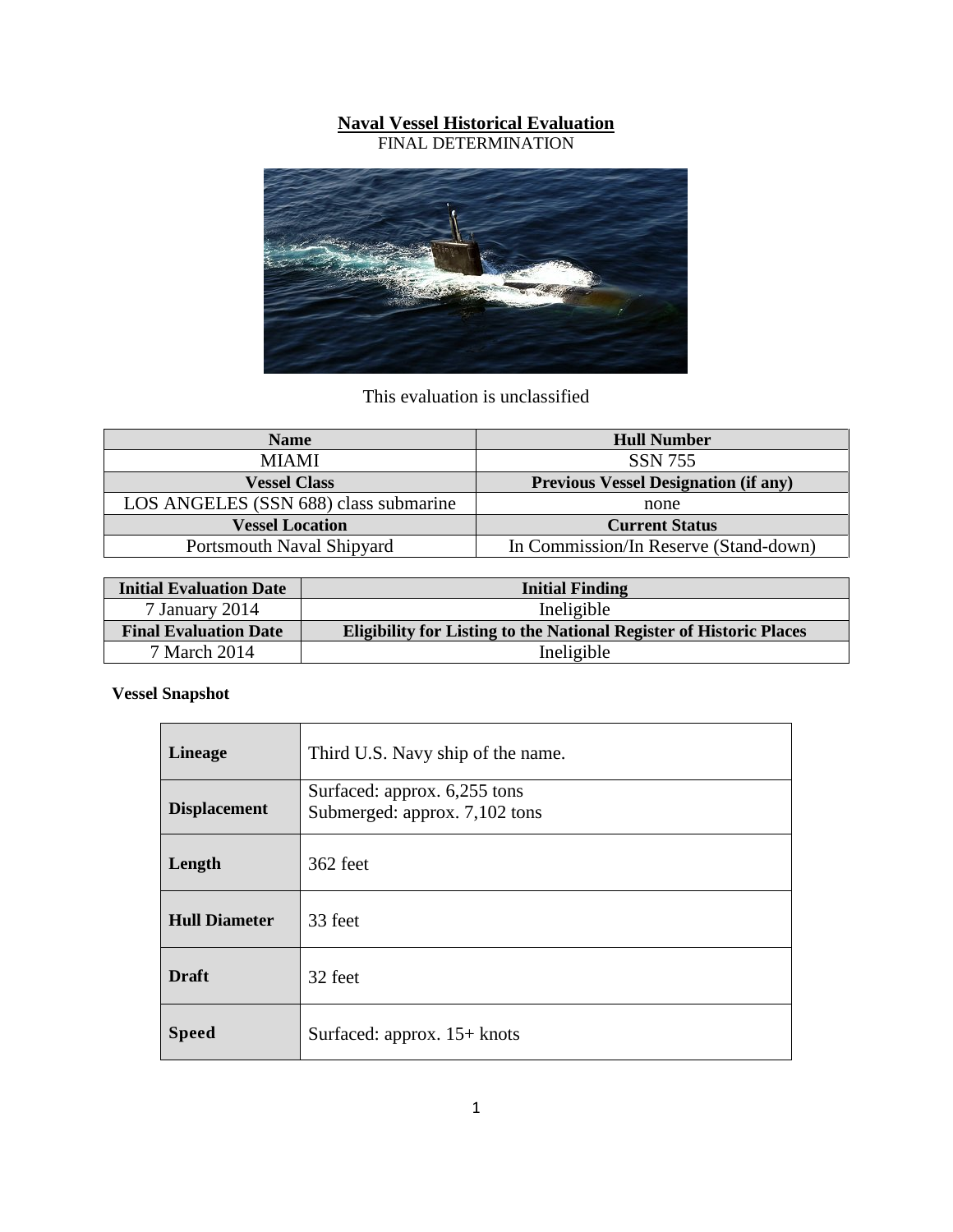|                       | Submerged: $32+$ knots                                                                                                                                                           |  |
|-----------------------|----------------------------------------------------------------------------------------------------------------------------------------------------------------------------------|--|
| <b>Propulsion</b>     | S6G nuclear reactor, single screw                                                                                                                                                |  |
| <b>Armament</b>       | Tomahawk missiles from 12 VLS-tubes, four 533 mm torpedo<br>tubes for Mk-48 ADCAP torpedoes, Harpoon missiles, ability<br>to lay mines; AN/BSY-1 Sonar and Weapon Control System |  |
| <b>Laid Down</b>      | 24 October 1986                                                                                                                                                                  |  |
| Launched              | 12 November 1988                                                                                                                                                                 |  |
| <b>Built By</b>       | Electric Boat Division of General Dynamics Corporation,<br>Groton, CT                                                                                                            |  |
| <b>Sponsor</b>        | Mrs. Jane Pohl Wilkinson                                                                                                                                                         |  |
| <b>Delivered</b>      | 30 May 1990                                                                                                                                                                      |  |
| <b>Commissioned</b>   | 30 June 1990                                                                                                                                                                     |  |
| <b>Inactivated</b>    | 27 September 2013 (commencement of inactivation<br>availability)                                                                                                                 |  |
| <b>Decommissioned</b> | 1 January 2015 (Scheduled)                                                                                                                                                       |  |
| <b>Stricken</b>       | n/a                                                                                                                                                                              |  |

## **Vessel History**

| <b>Deployments</b> | CENTCOM 2007; EUCOM 2009, 2011; North Atlantic 1996-1997;                |  |
|--------------------|--------------------------------------------------------------------------|--|
|                    | WESTLANT 1995; WESTPAC 1992-1993 (Deployment abruptly ended to           |  |
|                    | support COMSIXTHFLT Contingency Operations); 1994 (Red Sea/Arabian       |  |
|                    | Gulf on first SUBLANT Unit Deployment); 1995 (Operation DESERT FOX,      |  |
|                    | Operation FLEXIBLE ANVIL); 1998 (Mediterranean/Arabian Gulf) - 1999      |  |
|                    | (Adriatic Ocean, Operation FLEXIBLE ANVIL, Operation ALLIED              |  |
|                    | FORCE, Operation DESERT FOX. Participated in strikes against Serbian     |  |
|                    | forces in Kosovo and strikes against Iraq); 2002 (Operation NORTHERN     |  |
|                    | LIGHTS – Mediterranean, Red Sea and Persian Gulf); 2003 (Mediterranean); |  |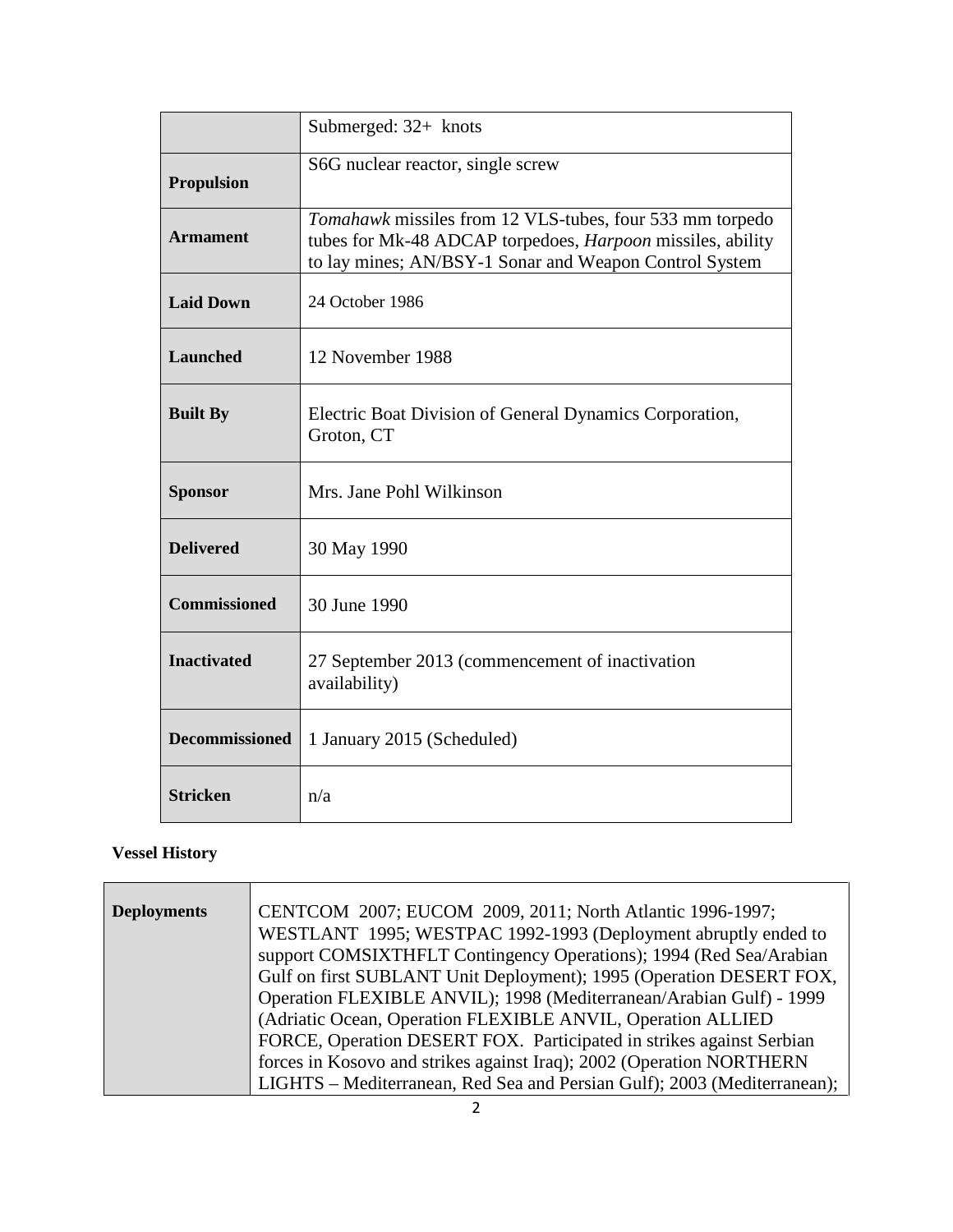|                                    | 2007-2008 (Operation IRAQI FREEDOM); Arctic Circle 2005                                                                                                                                                                                                                                                                                                                                                                                                                                                                                                                                                                                                                                                                                                                                                                                                                                                                                                                                                                                                                                                                                                                                                                                                                                                                     |
|------------------------------------|-----------------------------------------------------------------------------------------------------------------------------------------------------------------------------------------------------------------------------------------------------------------------------------------------------------------------------------------------------------------------------------------------------------------------------------------------------------------------------------------------------------------------------------------------------------------------------------------------------------------------------------------------------------------------------------------------------------------------------------------------------------------------------------------------------------------------------------------------------------------------------------------------------------------------------------------------------------------------------------------------------------------------------------------------------------------------------------------------------------------------------------------------------------------------------------------------------------------------------------------------------------------------------------------------------------------------------|
| <b>Awards</b>                      | Two Navy Unit Commendations, one Meritorious Unit Commendation, one<br>Navy "E" Ribbon, one Armed Forces Expeditionary Medal, and one Armed<br>Forces Service Medal.                                                                                                                                                                                                                                                                                                                                                                                                                                                                                                                                                                                                                                                                                                                                                                                                                                                                                                                                                                                                                                                                                                                                                        |
| <b>Noteworthy</b><br><b>Events</b> | A civilian employee (shipyard worker), Casey J. Fury, admitted to starting<br>two fires on board MIAMI. The first fire was reported on 23 May 2012<br>while the submarine was drydocked at the Portsmouth (N.H.) Naval Shipyard<br>(PNSY) a 20-month overhaul and modernization period. It appeared to have<br>started in a stateroom on the second deck and was set with building materials<br>and supplies on board. It impacted the forward compartments of the<br>submarine which includes crew living, command and control spaces and<br>torpedo room. Fire crews from MIAMI, along with the PNSY and numerous<br>local fire departments, battled the fire for approximately 12 hours. MIAMI's<br>reactor was not operating at the time and was not affected by the fire and no<br>weapons were on board. A shipyard spokesman reported that seven people<br>received minor injuries. They were treated in a nearby medical facility and<br>were released shortly afterwards. On 16 June 2012, a second fire ignited in<br>the dry dock cradle on which the MIAMI rested. That fire appeared to be<br>started with alcohol wipes. In April, the Navy discovered additional<br>cracking on board MIAMI. The discovery of the additional damage raised<br>repair costs from an estimated \$450 million to \$700 million. |
| DANFS* Entry                       | None                                                                                                                                                                                                                                                                                                                                                                                                                                                                                                                                                                                                                                                                                                                                                                                                                                                                                                                                                                                                                                                                                                                                                                                                                                                                                                                        |

\**Dictionary of American Naval Fighting Ships*

## **Criteria Evaluation[1](#page-2-0)**

 $\overline{a}$ 

| Was the vessel awarded an individual      | No             |
|-------------------------------------------|----------------|
| <b>Presidential Unit Citation?</b>        |                |
| ii. Did an individual act of heroism take | N <sub>0</sub> |
| place aboard the vessel such that an      |                |
| individual was subsequently awarded       |                |
| the Medal of Honor or the Navy Cross?     |                |
| iii. Was a President of the United States | N <sub>0</sub> |
| assigned to the vessel during his or her  |                |

<span id="page-2-0"></span><sup>1</sup> Evaluation conducted using triggers established for naval vessels in *Program Comment for the Department of Navy for the Disposition of Historic Vessels*, issued by the Advisory Council for Historic Preservation on 15 March 201was